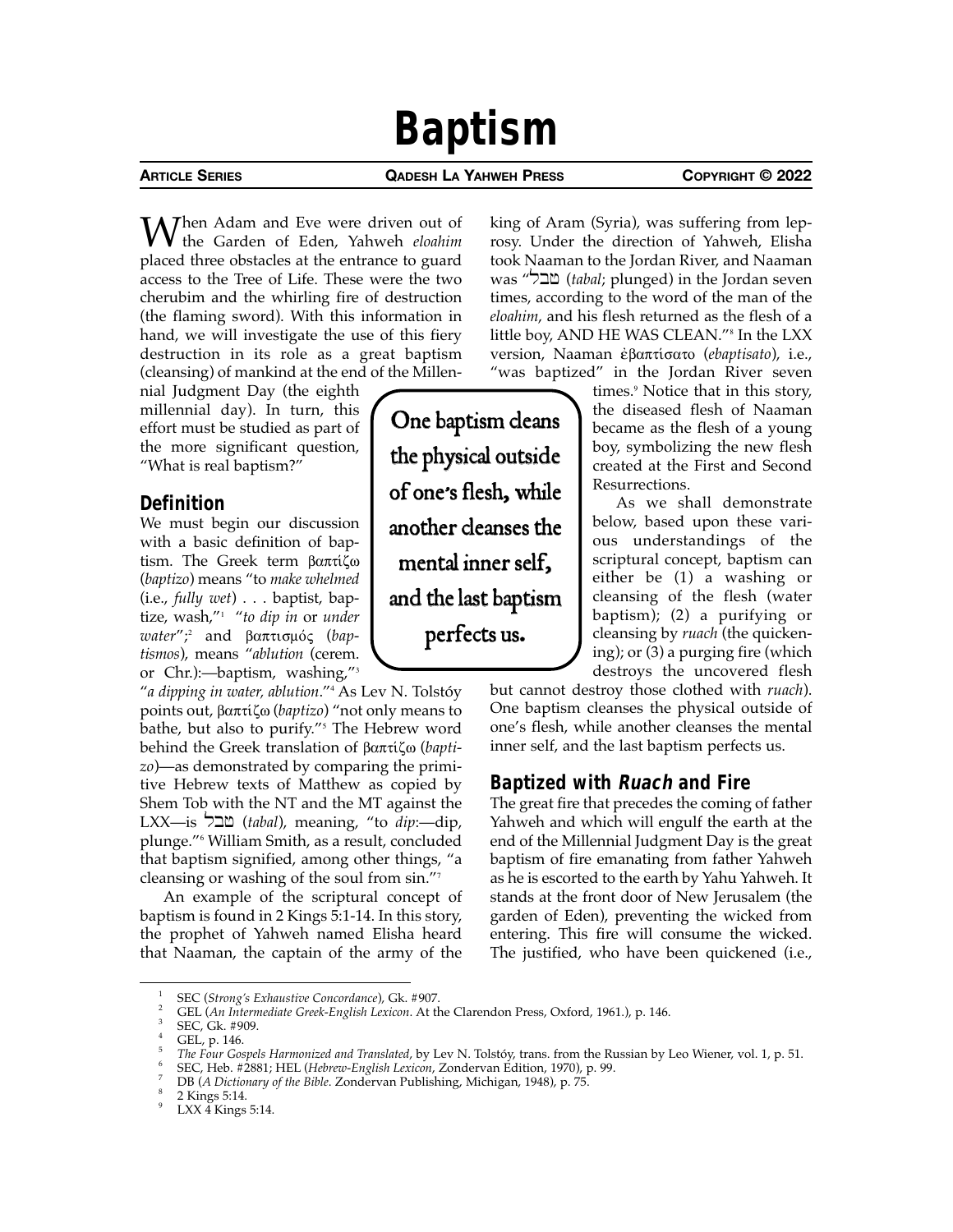baptized, by the sacred *ruach* into *ruach* beings) together with the elect, shall pass through the baptism of fire (being fully born anew; perfected)—allowing them to be joined with the mes-

siah and the elect in the Eternal Inheritance.

In Matthew, we read the words of John the baptist regarding the future baptism of the sacred *ruach* and fire at the time of the great harvest at the end of the world-age of mankind.

> I indeed baptize you with water to repentance; but he (i.e., the messiah) who is coming after me is mightier than I, of whom I am not fit to bear the sandals: HE WILL BAPTIZE YOU WITH THE SACRED *RUACH* AND WITH

FIRE: OF WHOM THE WINNOW-ING FAN IS IN HIS HAND, AND HE WILL THOROUGHLY PURGE HIS FLOOR, AND WILL GATHER HIS WHEAT INTO THE GRANA-RY, BUT THE CHAFF HE WILL BURN UP WITH UNQUENCH-ABLE FIRE. (Matt. 3:7-12)

In the parallel passages in Luke 3:16-17, and Mark 1:7-8, only the sacred *ruach* is mentioned. Accordingly, the baptisms by the *ruach* and fire are of the sacred *ruach*, but each baptism has a different purpose. The baptism of the sacred *ruach* quickens us into eternal life, but the fire baptism will perfect us.<sup>10</sup> Further, although those of the Second Resurrection are quickened at the very end as the fire comes near, those of the First Resurrection were quickened about  $2,000$  years before that event.<sup>11</sup> Nevertheless,

- 
- 

- 
- 18 Dan. 3:1-30.

both quickenings or baptisms are by the sacred *ruach*. As previously noted, the fire is also a form of the sacred *ruach* but has a different function. More definition is provided by the follow-

ing. John the baptist testifies that Yahushua is the one "who baptizes in the sacred *ruach*."<sup>12</sup> On the one hand, Yahushua never baptized anyone, with either water or *ruach*, during his earthly ministry.13 Yet he tells his followers, "I came to cast fire onto the earth."<sup>14</sup> Therefore, the purpose of the messiah's coming to the earth, dying, being resurrected, quickened, and then perfected is so that he can later bring the purifying fire of father Yahweh to the earth.

In the book of Mark we read, "he that trusts and is baptized shall be saved," not that he is already saved, "and

he that does not trust shall be condemned (in the fire)."15 That is, those who trust and are quickened shall be saved in the day of the fire. For that reason, Isaiah tells us that when you walk in the fire, you shall not burn,<sup>16</sup> and Saul informs us that we are proved in fire.<sup>17</sup> In the book of Daniel, meanwhile, we read the parabolic story regarding Shadrach, Meshach, and Abednego who were able to pass through the fire of the furnace, being saved by one like the son of Adam (the messiah), while the wicked fueling the fire were themselves burnt up.<sup>18</sup>

These concepts bring us back to the words of Yahushua as found in Mark:

> FOR EVERYONE WITH FIRE SHALL BE SALTED, and every sacrifice with salt shall be salted. Good is the salt, but if the salt has become saltless, with what will it (the salt) be

<sup>&</sup>lt;sup>10</sup> Perfection to be discussed with another Topic.<br>
<sup>11</sup> Cf., Rev. 20:4-6.<br>
<sup>12</sup> John 1:29-34.<br>
<sup>13</sup> John 4:2.<br>
<sup>14</sup> Luke 12:47-50.<br>
<sup>15</sup> Mark 16:16.<br>
<sup>16</sup> Isa. 43:1f.<br>
<sup>17</sup> 1 Cor. 3:12-15.

Therefore, the purpose of the messiah's coming to the earth, dying, being resurrected, and then quickened is so that he can later bring the purifying fire of father Yahweh to the earth.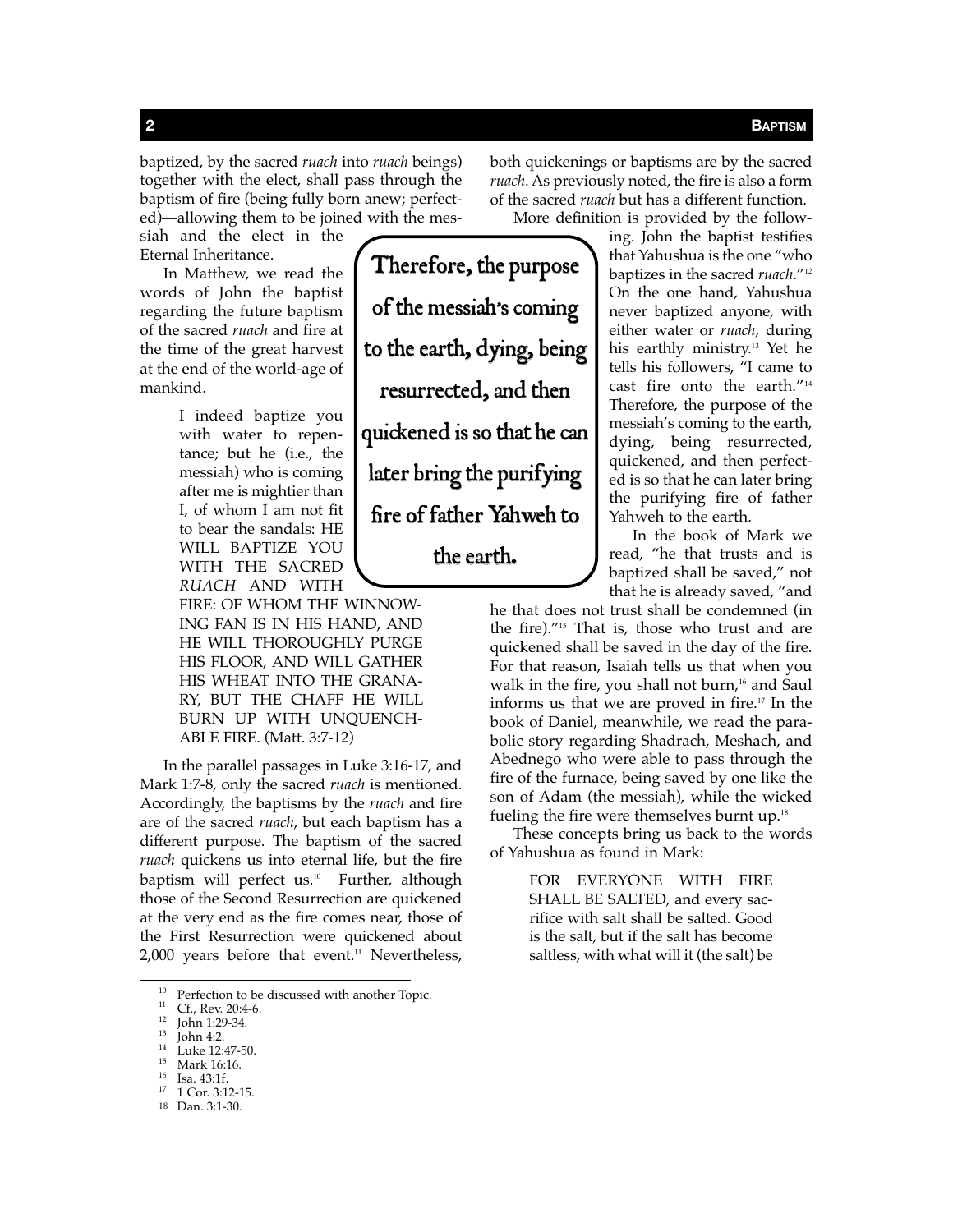seasoned? Have salt in yourselves, and be at peace with one another.<sup>19</sup>

Since everyone must be salted with fire (*ruach*), i.e., all will receive the *ruach*, all, whether righteous or evil, shall be affected by additional seasoning, the baptism of the great *ruach* fire at the end of the world-age of mankind. The wicked will not be quickened because the salt they already have has become saltless and, accordingly, shall be destroyed in the new seasoning (fire). Conversely, the righteous shall not be burned

by the new seasoning (fire) but shall permanently enter into a union with father Yahweh and the messiah.

### **Different Baptisms?**

Saul reports that there is ONLY ONE BAP-TISM. Yet the messiah will baptize with the sacred *ruach* and fire, neither of which has yet been done. Further, Scriptures describe two other baptisms: (1) water baptism, as done by John the baptist, and (2) baptism with the sacred *ruach* and in the sacred name, as performed by the apostles of the messiah. This second baptism is not to be confused with the baptism of the sacred *ruach* yet to be accomplished by the messiah himself.

Therefore, we must separate the forms of baptism in the sacred *ruach* and fire, which shall be carried out by the messiah at the end of the world-age of mankind, from the baptisms PERFORMED BY EARTHLY MEN. The baptism by Yahu Yahweh with the sacred *ruach* (quickening), followed by the *ruach* fire (perfection) at the very end of the Millennial Judgment Day, is the only true baptism because it is the only one that is eternal.

The messiah was baptized twice while at the Jordan river: once in water by John and

afterward with the sacred *ruach* from above.<sup>21</sup> John's water baptism was for the repentance of sins.<sup>22</sup> Yet the messiah never sinned. Nevertheless, he was baptized twice at the Jordan River.

Therefore, his two baptisms at the Jordan River were parabolic types regarding the two higher forms of baptism. Water baptism speaks of one's death and resurrection back to life (i.e., the

cleansing of the flesh by obtaining an incorruptible body at one's resurrection), while the second one by the *ruach* symbolizes being quickened into eternal life.

In explaining water baptism, after experiencing these two baptisms in the Jordan river, Yahushua speaks of his baptism as an event that was yet to occur,<sup>23</sup> equating it with drinking from the Passover cup and the death of the messiah.<sup>24</sup>

Yahushua was also symbolized by the death of the Passover lamb.<sup>25</sup> On Passover night, on the day which Yahushua was murdered, Yahushua prayed to Yahweh that, if possible, this cup could pass from him, and if not, Yahweh's will be done.<sup>26</sup> Shortly after that prayer, Yahushua was seized by the Jewish religious leaders. Keph jumped to Yahushua's defense by cutting off the ear of the high priest's servant. In response, Yahushua told Keph to put his sword back in its sheath, expressing in a rhetorical question, "the cup which my father has given me, shall I not drink it?"<sup>27</sup>

Yahushua told the two sons of Zebedee that they would also drink of his cup and partake of the baptism the messiah himself was about to experience.<sup>28</sup> Jacob, the son of Zebedee, was

Saul reports that there is ONLY ONE BAPTISM. Yet the messiah will baptize with the sacred *ruach* and fire, neither of which has yet been done.

<sup>&</sup>lt;sup>19</sup> Mark 9:49f.<br>
<sup>20</sup> Eph. 4:1-6.<br>
<sup>21</sup> Matt. 3:13-17; Mark 1:9-11; Luke 3:21f; John 1:29-34.<br>
<sup>22</sup> Acts 19:4.<br>
<sup>22</sup> Acts 19:4.<br>
Matt. 20:20-23; Mark 10:35-40; Luke 12:49f.<br>
<sup>24</sup> Cf., Luke 22:20; Lev., 17:11-14; 1 Cor. 1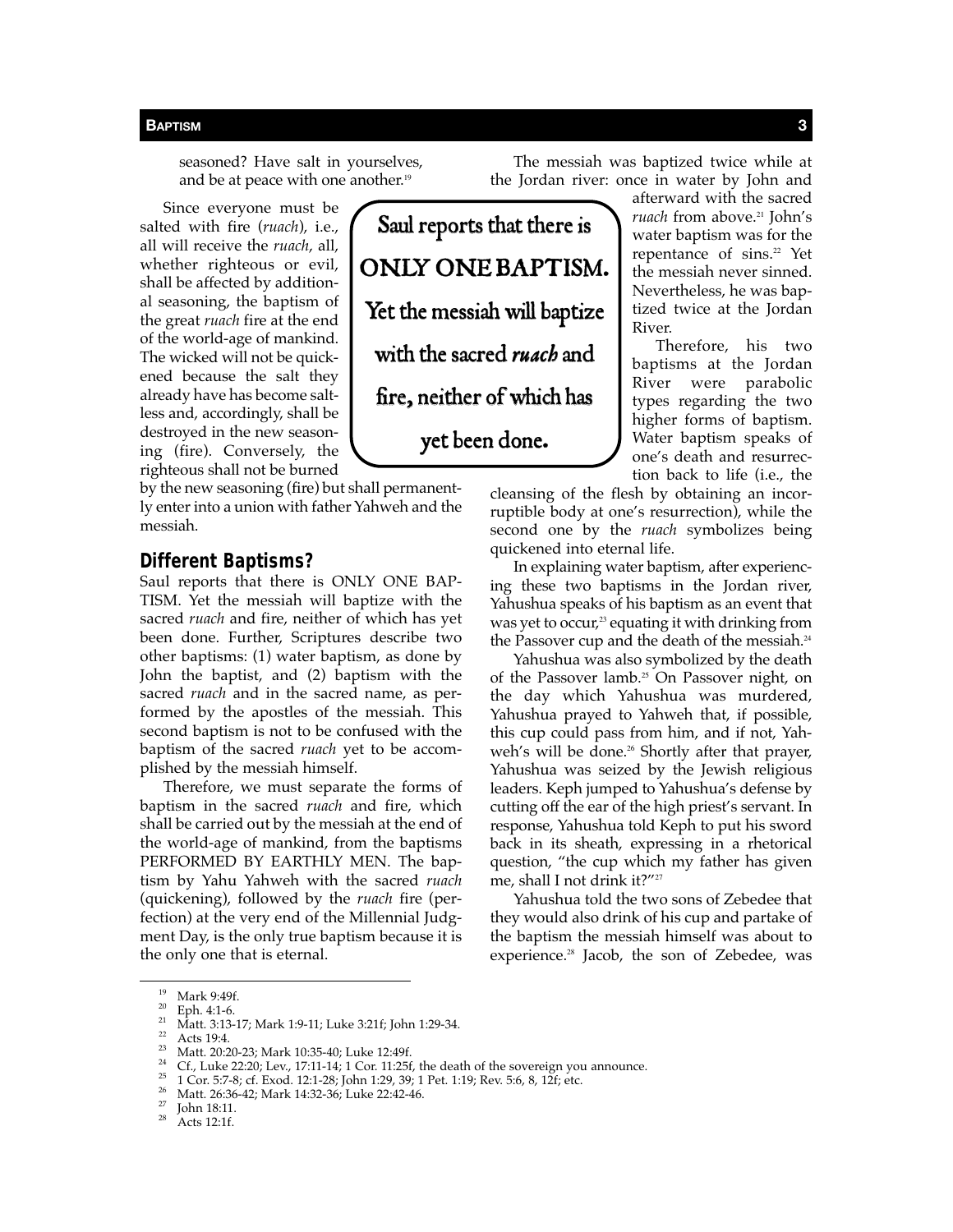later beheaded.<sup>29</sup> Likewise, according to the 2nd century C.E. writer Papias, John the son of Zebedee, was put to death by the Jews.<sup>30</sup> They are also prophesied as being among those who would sit upon the thrones of Israel in the kingdom of Yahweh,<sup>31</sup> which can only occur after they have been resurrected and quickened.

*The Interpreter's Bible* footnotes Luke 12:50, "I have a baptism to be baptized with," stating, "There can be no doubt whatever that by baptism is meant the death of Jesus. Mark 10:38-39 clearly indicates such a use, and the verse itself can bear no other sense."<sup>32</sup> That study also footnotes Mark 10:38, stating, "The cup which he drank and the baptism with which he was baptized involved the actual offering of life. His question, then, was literally this: "can you, too, offer your lives?'"<sup>33</sup>

The Passover cup contained the blood of the messiah, the New Covenant being in his blood.34 The New Covenant was promised in the Covenant Will given by Yahu Yahweh to Abraham. Therefore, the Passover cup was allegorical of his death, his spilling of blood, so that we can receive the New Covenant.

In turn, it requires a resurrection, after which the messiah would receive baptism by the sacred *ruach*, being quickened into a *ruach*  being and capable of inheriting the things of the New Covenant.

Yahushua's *ruach* baptism at the Jordan was a sign to John the baptist that Yahushua was the messiah, the one who "baptizes with the sacred *ruach*."35 The two baptisms of the messiah at the Jordan River, therefore, were allegorical types for Yahushua's actual baptism: water baptism = death and resurrection; *ruach* baptism from above = his quickening. Since he is our example, these two baptisms are foretypes

of our baptisms. He is the one who will resurrect us and quicken us into eternal life. Yahushua's baptism was also a sign of Yahushua's sonship (being the beloved son).<sup>36</sup>

Furthermore, our entry by baptism into the body of the messiah is the sign of our sonship as the seed of Abraham and heirs of the eternal promises.37 We become the body of the messiah at our resurrection. Nevertheless, one is not actually born as a son or daughter into the *eloahim* until they are quickened into eternal life and perfected. This dual thought is based upon the concept that the Hebrew and Greek terms for "born," as in "born again," refer to the entire process, from conception in the womb until birth.<sup>38</sup> Baptism, likewise, is a process that takes place in different phases over an extended period of time.

Scriptures reveal several other essential points regarding the different baptisms. The water baptism of John for instance, was to repentance.39 Later, followers were also baptized with the sacred *ruach* in the sacred name. Accordingly, there were two different baptisms: (1) water and (2) sacred *ruach*. <sup>40</sup> Further, we are told that water, *ruach*, and also fire baptisms are all required.<sup>41</sup>

Similarly, in John we read that we must be born of water and *ruach*, and we must all be perfected.42 Yet Abraham, Isaak, and Jacob were never baptized by water. Rather, water baptism, as we have shown above, refers to one's death and resurrection, of which water baptism is but a parable. This concept is made clearer by Saul when he tells Titus that we are preserved $43$  by Yahweh's mercy, "by means of the washing and regeneration AND renewing of the sacred *ruach*, which (the deity) poured out upon us richly by means of Yahushua the messiah our savior."<sup>44</sup>

<sup>&</sup>lt;sup>29</sup> Matt. 20:20-23; Mark 10:35-40; Luke 12:49f.<br>
<sup>30</sup> Philip of Side, ed. by C. DeBoor, *Texte und Untersuchungen*, Leipzig: J. C. Hinrichs, 1888, V, 2, p. 170.<br>
<sup>31</sup> Matt. 19:22-28; Luke 22:14-30, esp. v. 30.<br>
<sup>33</sup> IB (T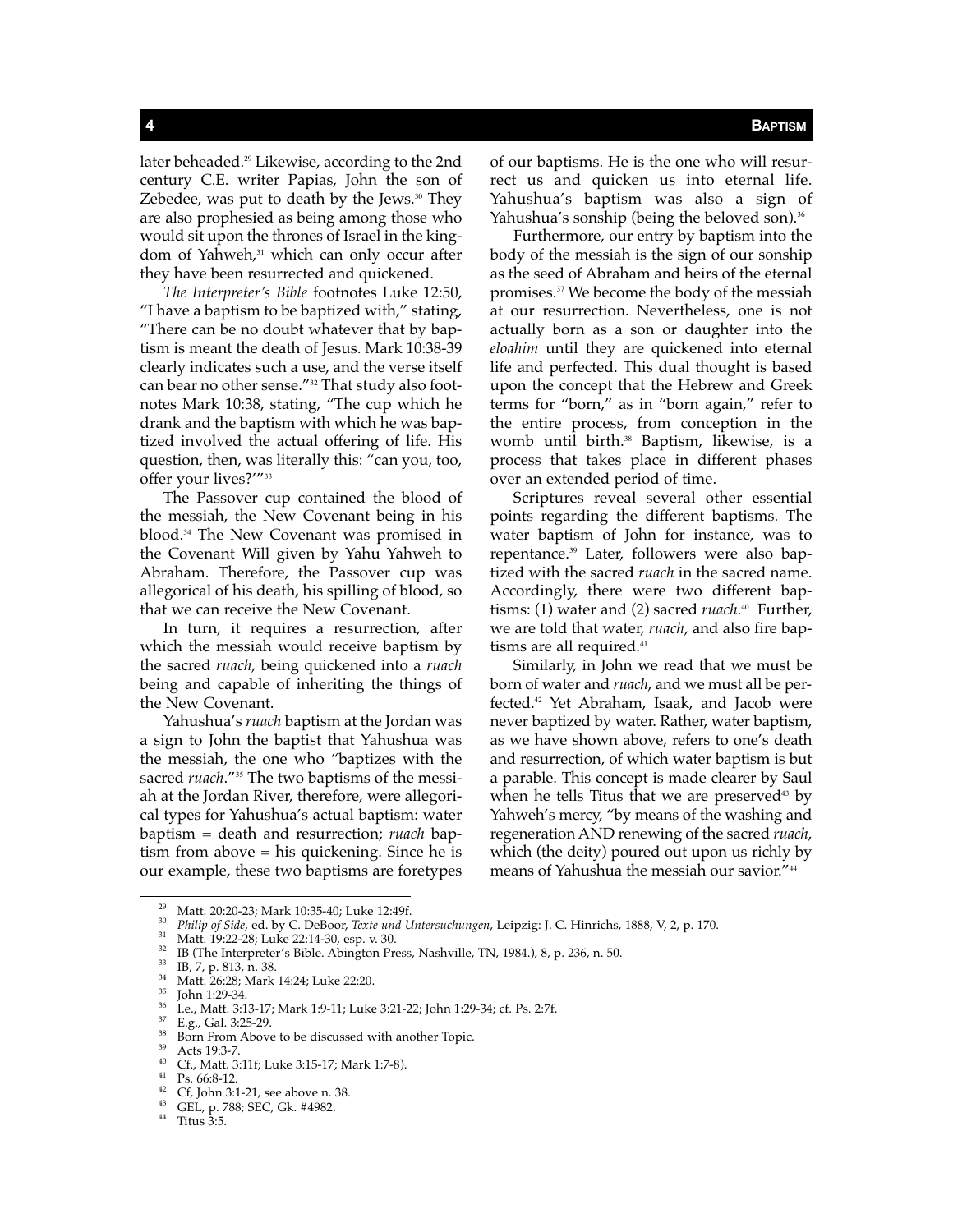First, the sacred *ruach* washes and regenerates us at the resurrection. Later occurs the second phase, the renewing by the sacred *ruach*. We are renewed when we are quickened into immortality. Finally, these baptisms are not just for the repentant Israelites; they are also for those who repent from all nations.<sup>45</sup>

Baptism is connected with the giving of "life." For example, Yahu Yahweh (who became Yahushua the messiah) blew *neshamah* (vital breath) into Adam, and he became a living *nephesh*. 46 Later on, after he was quickened, Yahushua the messiah symbolically blew his breath on his disciples and said that they were receiving the sacred *ruach*, <sup>47</sup> a parable that one day they shall receive eternal life. One baptism makes the fleshly man live at

the resurrection; the other quickens the man so that he has eternal life.

We should also keep in mind that the priests in the Temple of Yahweh were washed (water baptized) before entering the inner Temple and put on priestly clothing (symbolic of putting on the sacred *ruach*).

Another example is in Exodus 19:10-17. Before meeting Yahweh at Mount Sinai, the people of Israel were first sanctified, a word meaning "to *be* (caust. *make, pronounce* or *observe* as) *clean* (ceremonially or morally),"<sup>48</sup> i.e., washed and their fleshly bodies made clean. Second, they washed their clothes; that is, allegorically, they put on the sacred *ruach*, obtaining salvation and eternal life (quickening). The men also did not approach a woman,<sup>49</sup> symbolizing their betrothal to father Yahweh as part of the body of the messiah (the Assembly).

Two representations of these two baptisms are: (1) the elect at the time of Yahushua's second coming, and (2) the rest of those remaining alive after the fire at the end of the Millennial Judgment Day when father Yahweh arrives. After becoming clean of flesh (i.e., resurrected with a *ruach*-type incorruptible body) and then

> putting on clean garments (i.e., being quickened), the people met Yahweh *eloahi* on the fiery mountain (symbolic for meeting father Yahweh).

> Nevertheless, Scriptures clearly state that there is only one baptism.50 Yet there are several stages in that one baptism that are named. Baptism, accordingly, is a process involving divine conception, gestation, and birth. Therefore, one must go through the various stages of this one baptism in order to reach

eternal life and perfection. The final baptism is our being purged or washed in the lake of fire, or the river of fire that comes forth from the throne of Yahweh.

### **Water Baptism**

The first symbolic representation of real baptism is water baptism, a ceremony never observed prior to the 1st century C.E., when John the baptist was instructed by Yahweh to perform it. The book of Acts informs us that John's baptism was of repentance to all the people of Israel.51 Saul points out that this baptism was symbolic of death and resurrection.<sup>52</sup> Job speaks of this death and resurrection by using the parable that if a tree is dead, the scent of water makes it live.<sup>53</sup> In another place, Saul tells us that we are buried and raised with the messiah through baptism.<sup>54</sup> In the books of Matthew and Mark as another example, the

Finally, these baptisms are not just for the repentant Israelites; they are also for those who repent from all nations

<sup>&</sup>lt;sup>45</sup> Acts 10:44-48, 11:15-18, 15:8-11,<br><sup>46</sup> Gen. 2:7.<br><sup>47</sup> John 20:22.<br><sup>49</sup> SEC, Heb. #6942.<br><sup>49</sup> Cf., Luke 20:34-36, those accounted worthy to obtain that age, i.e., the elect of the First Resurrection, and the children % of the resurrection, that is, those qualifying from the Second Resurrection, do not marry.<br>  $^{50}$  Eph. 4:1-6.<br>  $^{51}$  Acts 13:23f<br>
Rom. 6:1-11.<br>  $^{53}$  Job, 14:1-15.<br>  $^{54}$  Col., 2:9-15.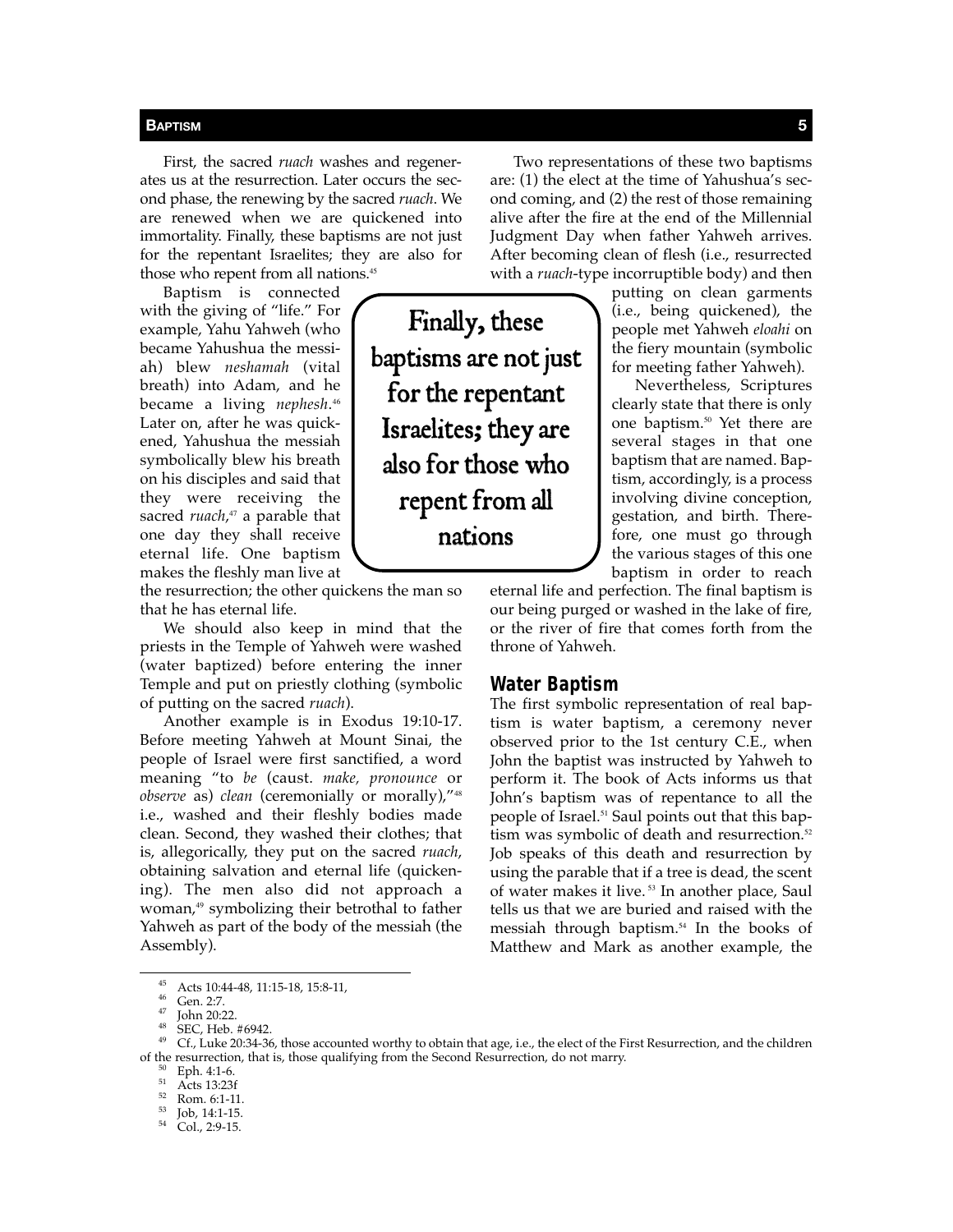death and resurrection of Yahushua is called a baptism.<sup>55</sup>

Similarly, Noah's flood, a worldwide destruction in which only eight people survived to repopulate the world, is called a baptism.<sup>56</sup> It was the death and resurrection of mankind. The destruction of the wicked at Noah's flood (a figure of baptism) $57$  is also a type of the destruction of the wicked by the great, all-consuming fire at the end of the Millennial Judgment Day.<sup>58</sup>

Therefore, water baptism represents one's dying and being resurrected, or more specifically, upon resurrection becoming part of the body of the messiah. It is a cleansing of the flesh (as Naaman, leader of the Aramean army, had his corrupt flesh regenerated).

As a resurrected person, you are clean and have a fresh start; you have paid for your sins, for the wages of sin is death. You die and are resurrected with the messiah, who died sinless (for if he had not died sinless, the Eternal Inheritance could not have been passed on). By his sinless death, he is able to receive the power to resurrect us; thus, his baptism implies our own resurrection from the dead.

Yet upon resurrection and entry into the covenant and the body of the messiah you are still mortal, subject to sinning, capable of being cast out of the kingdom (body of the messiah), and can suffer the second death. Water baptism, therefore, symbolizes the resurrection, for all mankind will return cleansed from their sins (the wages of sin being death), $59$  and the Law rules only as long as a man lives. Although all sins have been paid for, only the flesh is cleaned. The inner self must repent, and one has yet to be permanently cleansed. Therefore, those who remain wicked during the Millennial Judgment Day will suffer the second death in the lake of fire. They will not survive the great baptism of fire, which will permanently cleanse the earth of the wicked.

# **Baptism with the Sacred Ruach in the Name**

A second symbolic baptism is with the sacred *ruach* in the name of Yahweh. In Acts 19, we are told that the baptism of John was to repentance but that after Yahushua's resurrection, there was a baptism of the sacred *ruach* done in the sacred name (i.e., there was both a baptism of water and of sacred *ruach*). Notice that both symbolic baptisms were considered necessary (water and *ruach* with the name) at that time.<sup>61</sup>

Regarding this baptism, Saul writes that those baptized put on messiah and become the sperma (plural seed) and heirs of Abraham,<sup>62</sup> keeping in mind that his heirs receive eternal life and therefore are quickened by the *ruach*. He adds elsewhere that by one *ruach*, we are baptized into one body, many members but one body.<sup>63</sup>

Concerning this second form of baptism, the apostle Keph told his listeners: "Repent, and be baptized each of you in the name of Yahushua the messiah (i.e., Yahweh), for the remission of sins, and you will receive the gift of the sacred *ruach*."<sup>64</sup>

Accordingly, upon being baptized in the sacred name, one receives the sacred *ruach* as a gift. However, many were baptized by water and did not receive the sacred *ruach* (for which reason many baptized in water had to be baptized again in the sacred name to receive the *ruach*). Therefore, this passage is an allegory telling us that after the great water baptism (death and resurrection), which brings us into the body of the messiah, we can later receive the gift (i.e., by grace) of the sacred *ruach*.

Yahweh's family has one name.<sup>65</sup> Therefore, the baptism performed by the apostles using the sacred *ruach* and in the sacred name is an allegory for the quickening into the body of the messiah and the family of Yahweh by those already part of the assembly. We are quickened into sinless, *ruach* beings and come into unity

<sup>&</sup>lt;sup>55</sup> Matt. 20:20-23; Mark 10:35-40.<br><sup>56</sup> 1 Pet. 3:17-22.<br><sup>57</sup> See 1 Pet. 3:20f.<br><sup>59</sup> 2 Pet. 2:3-10, 3:3-10.<br><sup>59</sup> Rom. 6:23.<br><sup>69</sup> Rom. 7:1f.<br><sup>61</sup> Acts 13:27-29.<br><sup>64</sup> I Cor. 12:12-14.<br><sup>64</sup> Acts 2:38.<br><sup>65</sup> Eph. 3:15. Also see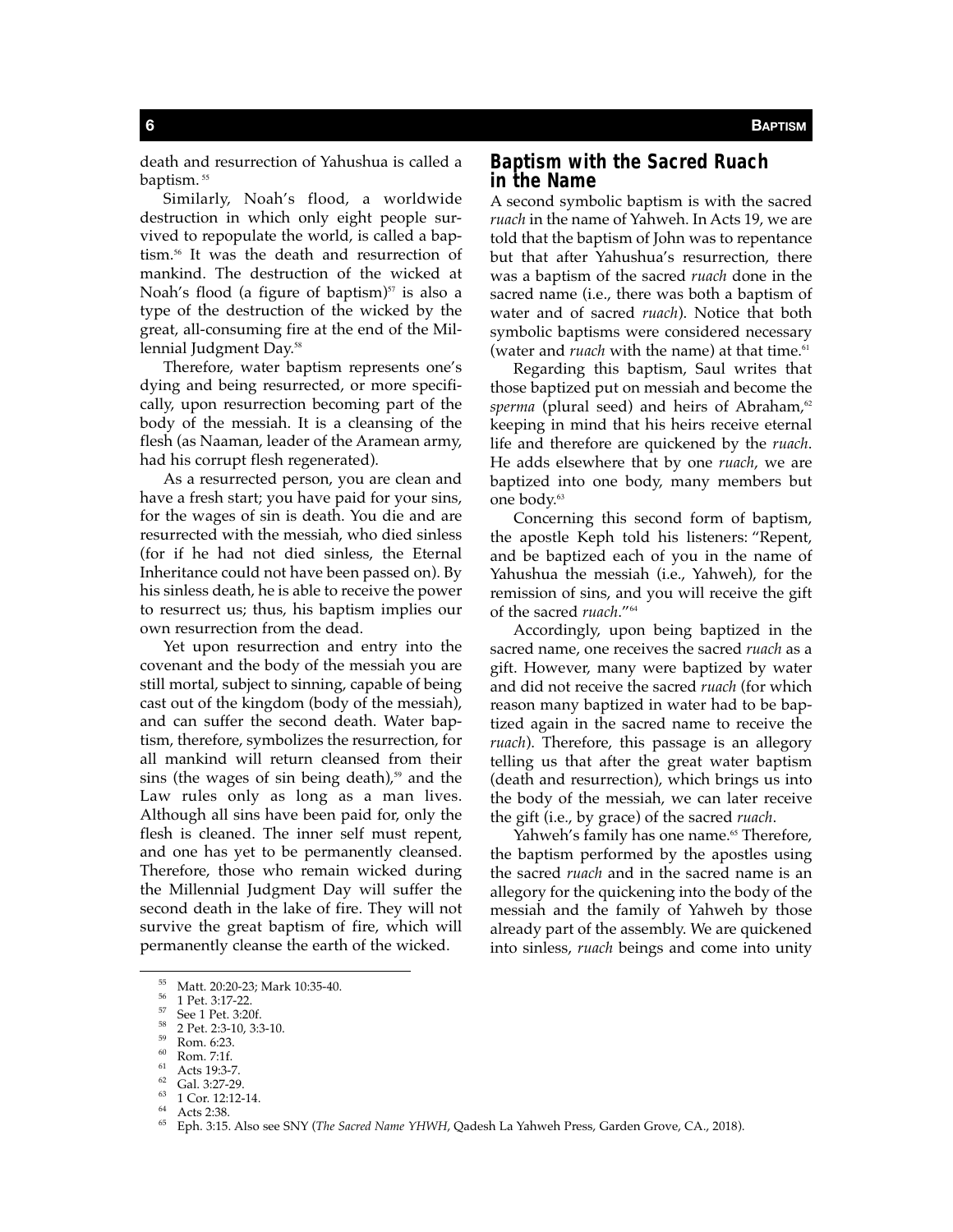with father Yahweh and receive his name as our own.

For this reason, in the later editions of the book of Matthew, the disciples are reported to have been told that they were to disciple all the nations, baptizing them into the name of the

father and the son and the sacred *ruach*. 66

In Acts the baptisms of water and of sacred *ruach* are used allegorically for two forms of baptisms.<sup>67</sup> The baptism of the sacred *ruach* appeared as divided tongues of fire. Acts 2:33 notes that this manifestation of the fiery *ruach* was provided because the messiah, now at the right hand of father Yahweh, had received the promise of the sacred *ruach* from the father and then poured it out upon his people who were gathered at the Festival of Weeks (Pentecost). The promise of this sacred *ruach* is found in

the Covenants of Promise given to Abraham.

Further, Epiphanius, writing in the 4th century C.E., states that in the epistle *According to the Hebrews*—a text used by the Ebionite sect, one of the early Jewish-Christian groups when Yahushua came up out of the Jordan River and received his second baptism by the sacred *ruach*, "forthwith a great light shone round about the place."68 Since Yahushua was immediately baptized by the sacred *ruach* upon exiting the Jordan, this light was clearly connected with that *ruach*.

We might also add that other ancient writers claim that the Jordan River became like fire. Justin Martyr, for example, states, "And then when Yahushua came to the river Jordan, where John was baptizing, when Yahushua

Therefore, the purpose of the messiah's coming to the earth, dying, being resurrected, and then quickened is so that he can later bring the purifying fire of father Yahweh to the earth.

went down to the water, fire was even kindled in the Jordan."69 In two MSS of the Old Latin text, we read, "and when he was baptized a great light shone round from the water, so that all who had assembled were afraid."70 Since the sacred *ruach* is responsible for both the resur-

> rection (from which we get *ruach*-type incorruptible bodies) and the quickening, this symbolism is justified for both baptisms.

Next, we are informed that the Israelites of the Exodus (on the last day of Passover) were baptized under the cloud while passing through the Suph Sea.<sup>71</sup> They passed through the sea at night under Yahweh's cloud.<sup>72</sup> The cloud of Yahweh, in which Yahweh travelled, was as a light and its companion, the pillar of fire, glowed as a pillar of fire at night.73 These lights of the night represent the sacred *ruach*. Passing through the sea

was an escape from certain death. Pharaoh and his army (representing the wicked) all died in that same sea.74 The watery death of Pharaoh and his army is parallel to the death of the wicked of the world in the days of Noah's flood. In this case, the water represents a type of the lake of fire that destroys the wicked at the end of the Millennial Judgment Day.

The first baptism symbolized by Passover week also represented the messiah's death and resurrection. Yahushua's death occurred on the first day of the seven days of unleavened bread, Passover day, when the Israelites, with the death of the lamb and the blood of the lamb on their doorpost, hid in their homes from the angel of death. They emerged the next morning alive while all of the firstborn of Egypt died.<sup>75</sup>

 $^{66}$  Matt. 28:19. This statement is not found in the Shem Tob version of Matthew. However, the tripartite phrase is found in three other Hebrew Matthews, the du Tillet, Münster, and the Vat. Ebr. 100 manuscript. in three other Hebrew Matthews, the du Tillet, Münster, and the Vat. Ebr. 100 manuscript.<br>
<sup>67</sup> Acts 1:5, 11:16; cf., Acts 1:5, with 2:1-4.<br>
<sup>68</sup> Epiphanius, *Panarion*, 30:13.<br>
<sup>69</sup> Gited in Justin Martyr, *Trypho*, 88:3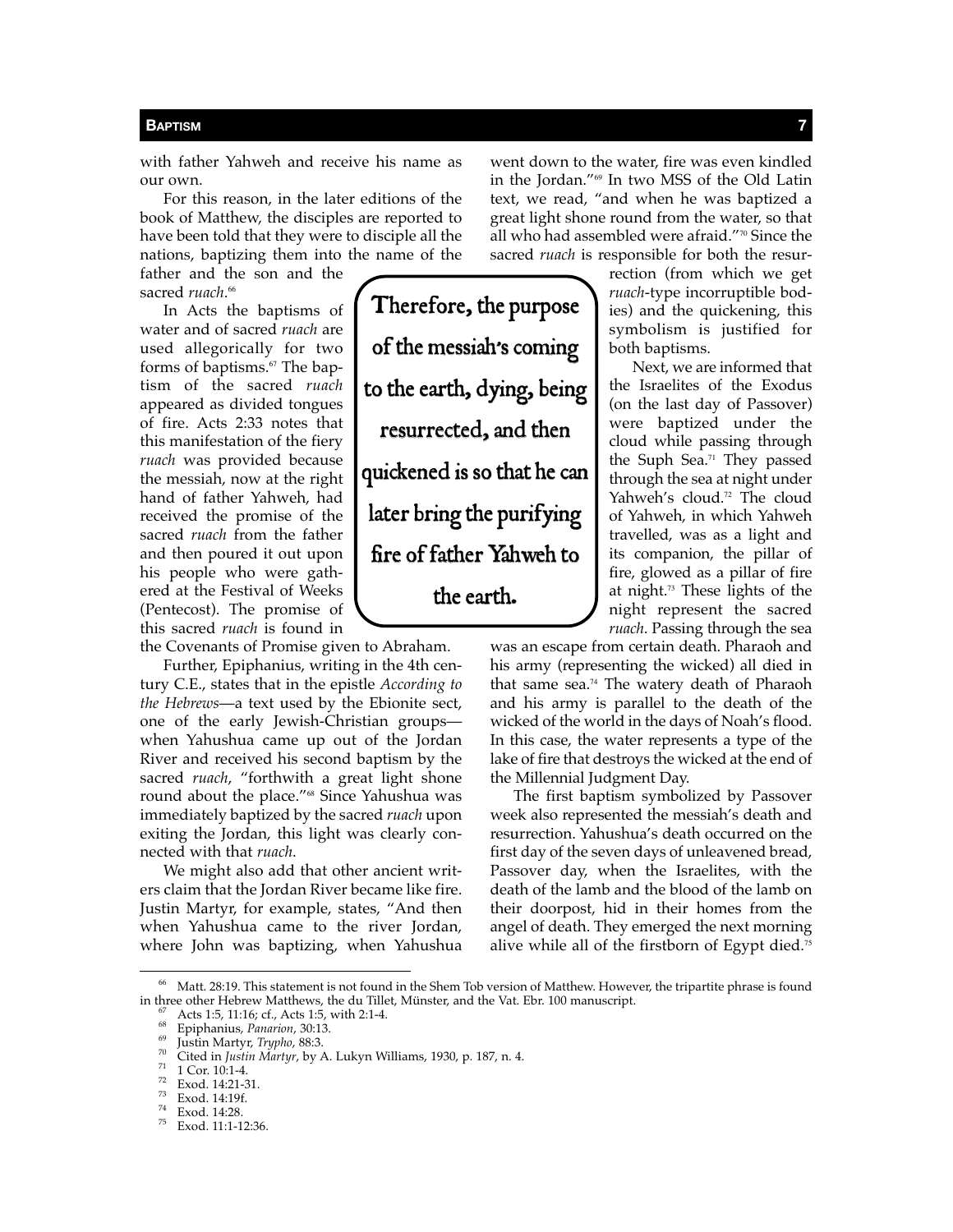Three days later, the pillar of light (the cloud) containing Yahu Yahweh appeared (representing the messiah's resurrection and quickening on the third day after his death).

Nevertheless, the Egyptians (the world, the wicked) were still a threat to the Israelites (rep-

resenting the elect). The second baptism (representing the death and resurrection of the elect) was the seventh day of Passover, the day Israel crossed the Suph Sea. The wicked were destroyed just after the Israelites (representing the saved) were baptized. The wicked were no longer a threat to the Israelites.

In turn, the quickening of the elect is represented by the Festival of Weeks (Pentecost) at Mount Sinai. When that day arrived, the Israelites had been cleansed so that they could see the angel Yahweh on Mount Sinai. At that time, the angel Yahweh gave them

the Ten Commandments on two stones and a written covenant of the Torah, representing the time when each of the elect shall have the Torah of Trust written in their mind (inner self).

# **One Baptism and One Circumcision**

Baptism by water is another type of circumcision of the flesh. It is a token of the real circumcision, the circumcision of the mind. Baptism as a type of circumcision is symbolic of death, resurrection, and quickening.<sup>76</sup>

To begin with, there is only one baptism. $77$ As already stated, baptism is a process like being born anew. It represents the entire process of death and resurrection, the quickening, and then the purging by fire at the end of the Millennial Judgment Day. So in John 3:5, we find that being born of water (the resurrection) and born of *ruach* (the quickening) refers

Baptism is a process like being born anew. It represents the entire process of death and resurrection, the quickening, and then the purging by fire at the end of the Millennial Judgment Day.

to the entire process of being born anew (i.e., conception, gestation, and birth).

Therefore, baptism is the process of death and resurrection (water baptism), the quickening (eternal life), and the fire baptism (perfection). Everyone will experience baptism, but

> not all will come through it alive.

Meanwhile, in the book of Romans, circumcision is called a SEAL of righteousness.<sup>78</sup>

In 2 Corinthians, Yahweh anoints us, SEALS us, and places the *ruach* in our minds.79 Explaining this further, Yahushua was anointed at his baptism.<sup>80</sup> Saul informs us that we are SEALED with the *ruach* in our minds.<sup>81</sup> That is, we are baptized (anointed) with the sacred *ruach*.

Likewise, circumcision of the flesh is a token of the covenant of circumcision (of the mind), which occurs at

the quickening. Water baptism (death and resurrection) is itself a token of *ruach* baptism, and *ruach* baptism (quickening) is where one is sealed.

Fleshly circumcision equals water baptism. Water baptism is performed upon those who trust from all nations, while fleshly circumcision was performed only on Abraham and his descendants. The flesh is cleansed at one's resurrection, attaining incorruptibility (water baptism) but still mortal and capable of sinning.

The same is true of fleshly circumcision. Those circumcised in the flesh, like those of the resurrection, can still sin. Only when one is truly circumcised of mind are they truly incapable of sin. Circumcision of the mind equals quickening. Although we can now symbolically be circumcised of mind (to love Yahweh with all our minds), we are still capable of sin.

 $^{76}$  Col., 2:8-15.<br>  $^{77}$  Eph. 4:1-6.<br>  $^{78}$  Rom. 4:11f.<br>  $^{79}$  2 Cor. 1:21f.<br>  $^{80}$  Acts 10:38.<br>  $^{81}$  Eph. 1:12-14.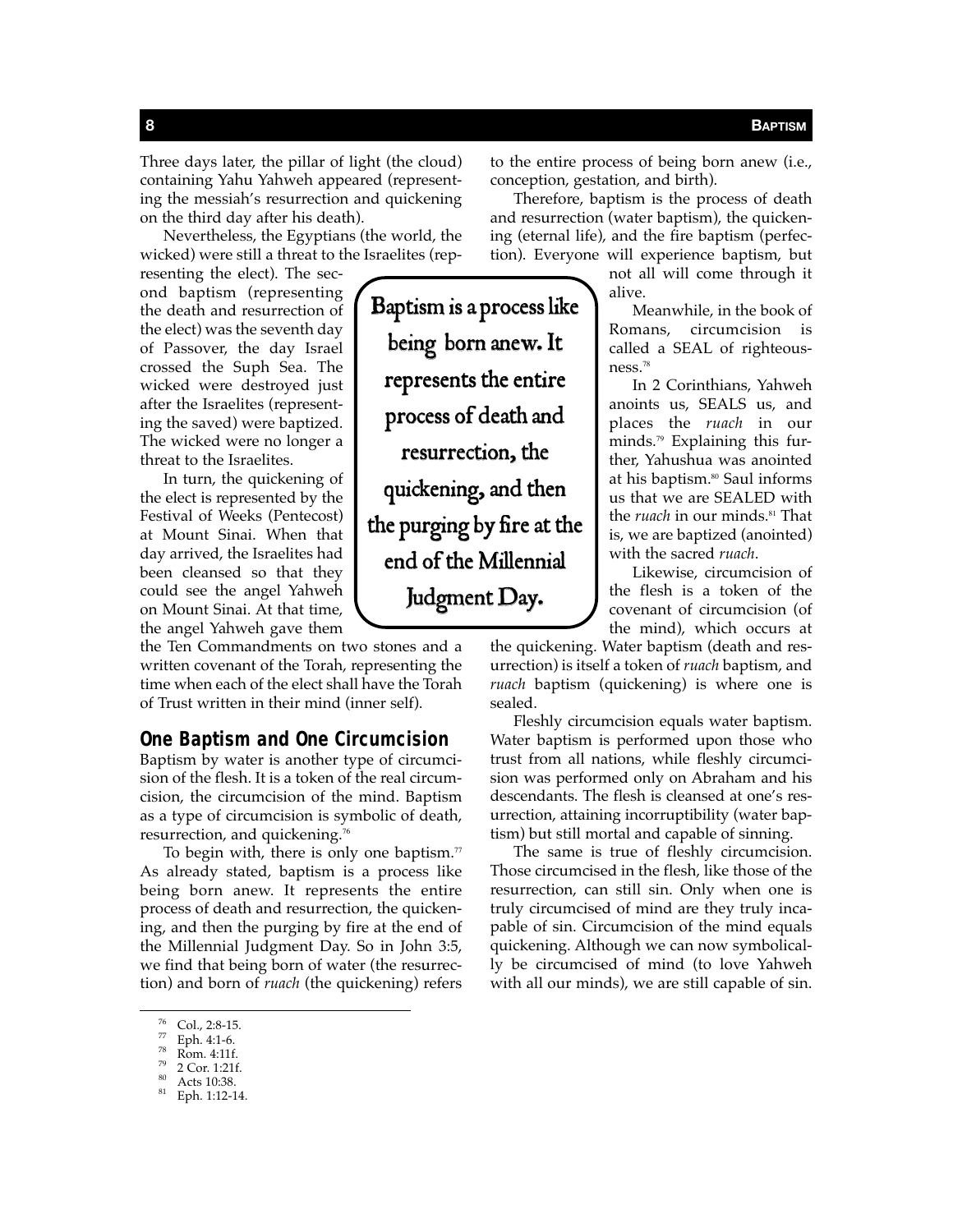Those circumcised of mind by the end of the Millennial Judgment Day are no longer capable of sinning. Therefore, there is only one true circumcision, which is the one true baptism.

Circumcision of mind is true circumcision. As ancient circumcision of the flesh was performed by the priests, Yahu Yahweh the messiah, as high priest, will perform the circumcision of our mind. At the end of the Millennial Judgment Day, all the saved become joint-heirs with Abraham in the covenant of circumcision. All will have been baptized. Those baptized and circumcised of mind will continue to live and be perfected in the fire baptism because they are no longer capable of sin, and there will be no reason to purge them out of the body of the messiah. The wicked, on the other hand, as imperfections, will be burned out of the body of the messiah, which is being cleansed for their meeting with father Yahweh.

## **Baptism of the Dead**

One of the most misunderstood passages regarding baptism is 1 Corinthians 15:29-31, which reads:

> Since what shall they do who are baptized for the dead if the dead not at all are raised? Why also are they baptized for the dead? What also are we in danger of every hour? Daily I die, by our boasting, which I have in messiah Yahushua our sovereign.

 It makes no sense to baptize people lying in the grave. Nor are we given a baptism for the dead lying in the graves as a separate baptism. Instead, the dead in the above passage are those of us dead in our sins. Those baptized for the dead are the messiah and the elect. Remember, the messiah and the Scriptures communicate to us in parables. There are several important examples of this principle found in Scriptures:

• Luke 15:13, 24, tells us of the prodigal son who lived dissolutely, wasting his property, and it was counted to him as being dead until he repented and returned home.

• 1 Timothy 5:6, states, "But she that lives in self-gratification, though living (she) is dead."

• Colossians 2:13, reports, "And you, being dead in offenses and in the uncircumcision of your flesh, he quickened together with him, having forgiven us all the offenses."

• Ephesians 2:1-7, likewise states, ". . . and you being dead in offenses and sins, in which once you walked according to the age of this world, according to the ruler of the authority of the air, the *ruach* that now works in the sons of disobedience. Also, we being dead in offenses, quickened us with the messiah, by grace you are preserved."

• Romans 8:10, informs us, "but if messiah is in you, the body indeed is dead on account of sin, but the *ruach* of life on account of righteousness."

• 1 Peter 4:3-6, states that the messiah "will judge the living and the dead." That is, he will judge the righteous (justified), the living, and unrighteous (unjustified), those who are dead in their sins. $82$ 

• Matt. 8:22, states, "Yet Yahushua said unto him, Follow me; and let the dead bury their dead"; and Luke 9:60, likewise states, "Yahushua said unto him, Let the dead bury their dead: but you go and proclaim the kingdom of Yahweh.

### **Importance of Present-Day Water Baptism**

How important was water baptism to the messiah and his apostles? Many neo-Christian churches anxiously run about baptizing everyone they can, including infant children, claiming this act is required for salvation. However, is the ceremony of water baptism required? Countering the idea that water baptism is required, we are told that at one point in Saul's ministry, he could not remember the last time he baptized anyone.<sup>83</sup> Yahushua, as another example, waited until he began his earthly ministry ("being around 30 years of age") $84$  before he was baptized by water and the sacred *ruach*. Nevertheless, he knew the truth long before he

<sup>82</sup> Cf., Acts 24:15; 1 Cor. 15:20-22.<br>
83 1 Cor. 1:10-17.<br>
84 Luke 3:23.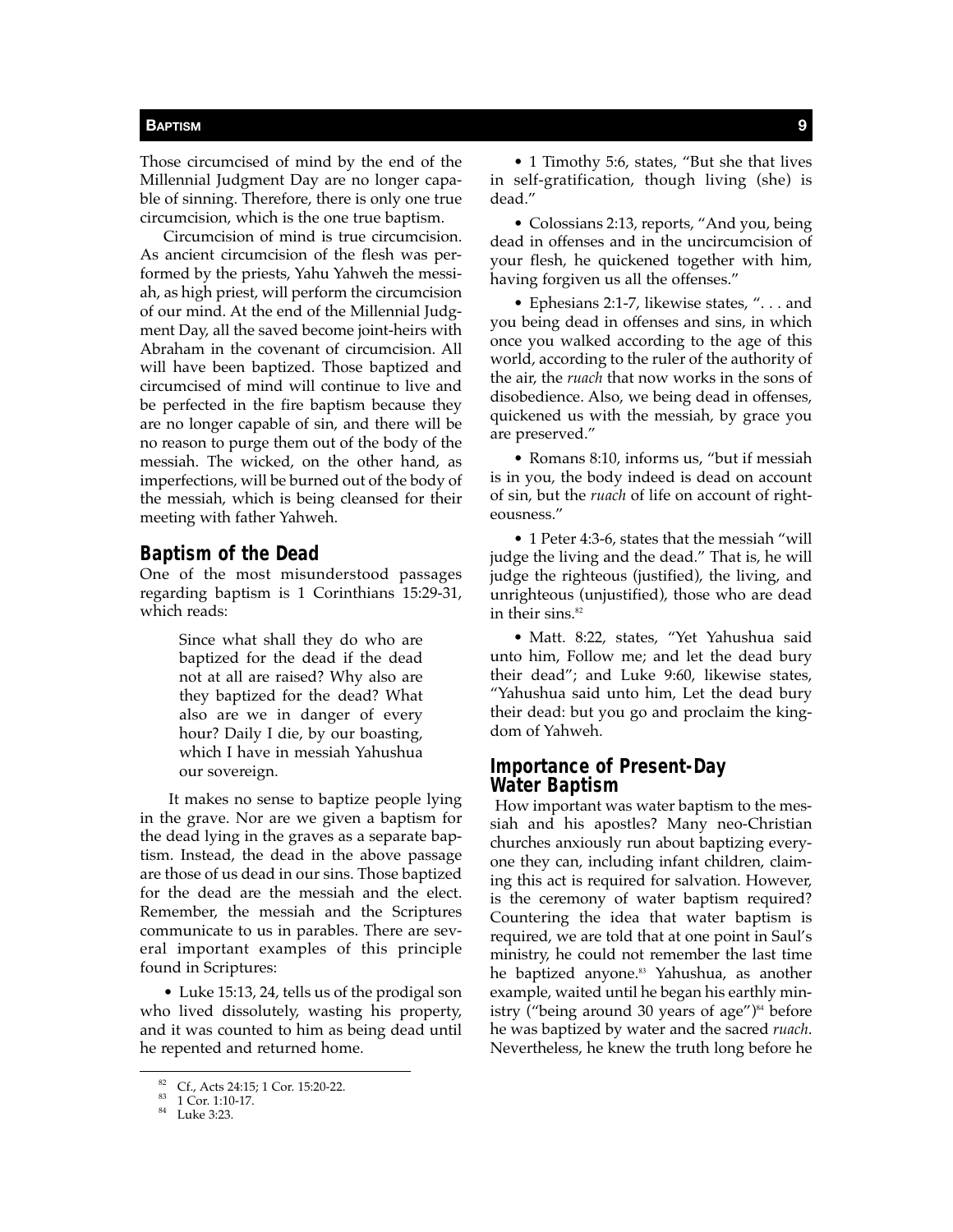reached the age of 30.85 Indeed, the messiah, the savior of all who shall be saved, never baptized anyone during his entire earthly ministry!<sup>86</sup>

Further, Abraham, Isaak, Jacob, and many others declared righteous and heirs to the Eternal Inheritance never underwent water baptism. Instead, they used as a seal the act of fleshly circumcision. However, although they

Water baptism, likewise,

is an act of the flesh,

not the higher form

in the *ruach*. The issue

is your trust and love of

Yahweh, not the symbolic

act. The symbol is to

remind us and assist us in

our commitment.

were circumcised of the flesh ( $=$  water baptism), they were setting themselves to be circumcised of mind (= quickened).

More to the point, those baptized by John's baptism of water and by the baptism of the sacred *ruach* in the name all still died. No one (except the messiah himself) has yet been saved from the fire at the end of the Millennial Judgment Day. Nevertheless, these different baptisms were all symbolic of the resurrection (water baptism) and the baptism of the sacred *ruach* (quickening) done in the sacred name on the higher level.

Also, note that water baptism alone is not enough. Those baptized by John's water baptism were found in need of being baptized a second time by the sacred *ruach* in the name of Yahweh.<sup>87</sup> Yet even these died in our present world. We presently have corruptible bodies, and corruptibility does not inherit incorruptibility. To even inherit incorruptibility, we must first have incorruptible bodies which we shall attain at our resurrection.

The act of water baptism today is under the same requirements as fleshly circumcision in the past. As Saul tells us, circumcision of the flesh is profitable if you keep the Torah, but if you transgress the Torah, your circumcision becomes uncircumcision.<sup>88</sup> Circumcision of the

mind is in *ruach*, not in the form of a command by writing.

Water baptism, likewise, is an act of the flesh, not the higher form in the *ruach*. The issue is your trust and love of Yahweh, not the symbolic act. The symbol is to remind us and assist us in our commitment. It is a token, not the article of our salvation. Is there any advan-

> tage of being circumcised of the flesh? Saul tells us:

Much in every way: for first that they (the circumcised) were entrusted with the oracles of Yahweh. For what, if some did not trust? Shall their non-trust make of no effect the trust of Yahweh? May it not be! But let Yahweh be true and every man false, according as it has been written, That you should be justified in your words, and overcome in your being judged.<sup>89</sup>

Fleshly circumcision, like water baptism, is symbolic. If circumcision of the flesh was necessary, why are women not capable of being circumcised? Why did Yahweh not circumcise the Israelite men during their 40 years in the wilderness? Why did he call Abraham while Abraham was still uncircumcised?<sup>90</sup> Why was Abraham declared justified long before he was circumcised of the flesh, $91$  and why was no one before Abraham circumcised?

The same is true of water baptism. Before the time of John the baptist, there was no formal command from Yahweh to perform this fleshly act without being connected with the Tabernacle/Temple. Abraham was determined to be circumcised (i.e., symbolically of mind)

<sup>&</sup>lt;sup>85</sup> Eg., Luke 2:41-52.<br><sup>86</sup> John 4:1-2.<br><sup>87</sup> Acts 19:3-7.<br><sup>89</sup> Rom. 2:24-29.<br><sup>90</sup> Josh. 5:4-7.<br><sup>91</sup> Declared justified in Gen. 15:2-6; but not circumcised until Gen. 17:1, 10-27.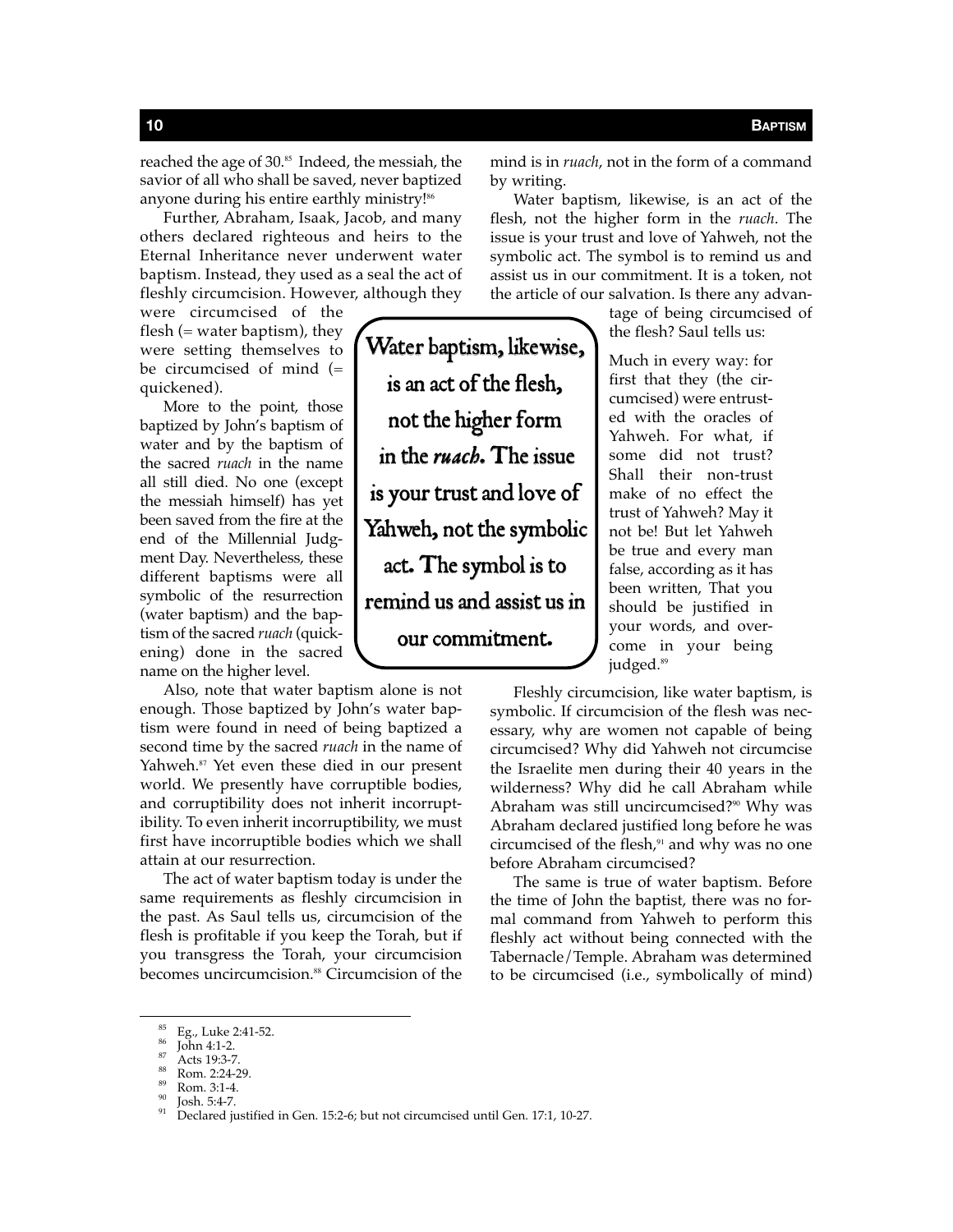and righteous while in his physical uncircumcision because of his trust in Yahweh.<sup>92</sup>

No one is declared righteous by Yahweh because men baptize them (whether by water or *ruach*), but Yahweh justifies a person by their trust in him.

Also, there is the example found in such things as the scriptural definitions of clean and

unclean foods, which have significant health benefits. If you do them because of a correct understanding of what they represent, they add to you. Yet if you do them as ritual, their meaning becomes like circumcision of the flesh, without meaning and void of any benefit. As Saul states:

> Circumcision (of the flesh) is nothing, and uncircumcision is nothing, but keeping the commandments of Yahweh (is something). $93$

At the same time, water baptism profits you nothing if you transgress the Torah. Also, keep in mind that John the baptist performed his water baptism under the Torah of Moses and the apostles performed baptism on those who were not under the Torah of Moses but still under the Torah of Trust). Water baptism is nothing and not being baptized is nothing, but keeping the commandments of Yahweh and obeying his voice is something.

Baptism with the *ruach* as carried out by men, an ability which shall return when Yahweh sends his prophets, is also good and gives one capabilities beyond that of a normal person. However, if one then rejects Yahweh, it will profit them nothing. Whether one is baptized by men, with the *ruach* or not, they will still die. Do not forget that Simon the magician was baptized by water and believed in the messiah, but he later became wicked, induced by greed.<sup>94</sup>

Furthermore, who among us today has either the authority or has the sacred *ruach* to baptize with water or the *ruach*? John the baptist, the apostles, and other disciples who did baptisms in the past were under direct orders from Yahweh or Yahushua the messiah, to baptize.<sup>95</sup>

Who has this authority in our present day, for all who initially held this authority have died, and who can rightfully claim direct authority from them or through one of their agents? For example, do we have the authority

> to baptize ourselves? Can we give ourselves this authority?

> Try as they may, those who claim authorization cannot find one passage in Scriptures that gives them the authority to baptize anyone. Pointing to passages where the apostles were given direct authorization cannot be used to give ourselves authority, no matter how much wishful thinking we may have.

> If Yahweh wants us to pick up the ceremony of baptism, he must authorize someone to carry out the act,

just as John the baptist and the apostles were duly authorized.

Only true baptism will permanently profit a person. This baptism comes after a person's death (loss of their corruptible body) and resurrection (obtaining an incorruptible body), and then their quickening into eternal life and perfection. Nevertheless, the first part of baptism, i.e., the resurrection (= water baptism), also does not profit you if afterward you then reject repentance and refuse Yahweh.

Should we not be baptized in water and *ruach* now? Of course, this representative act would be wonderful, but it would only be of value if we are prepared to take on the responsibility of such tokens and seals. It is a professing of one's trust in Yahweh, as fleshly circumcision was a token for Abraham.

However, this brings us back to the question of who would baptize us? Who has the authority? Herein lies the rub. If we baptize ourselves without authority, what force is it, and in what trust do we honor ourselves? We

John the baptist, the apostles, and other disciples who baptized in the past were under direct orders from Yahweh or Yahushua the messiah, to baptize.

<sup>92</sup> Gen. 15:6; Rom. 3:20-4:12.<br>
93 1 Cor. 7:19.<br>
94 Acts 8:9-24.<br>
95 E.g., John 1:29-36; Matt. 28:18f.